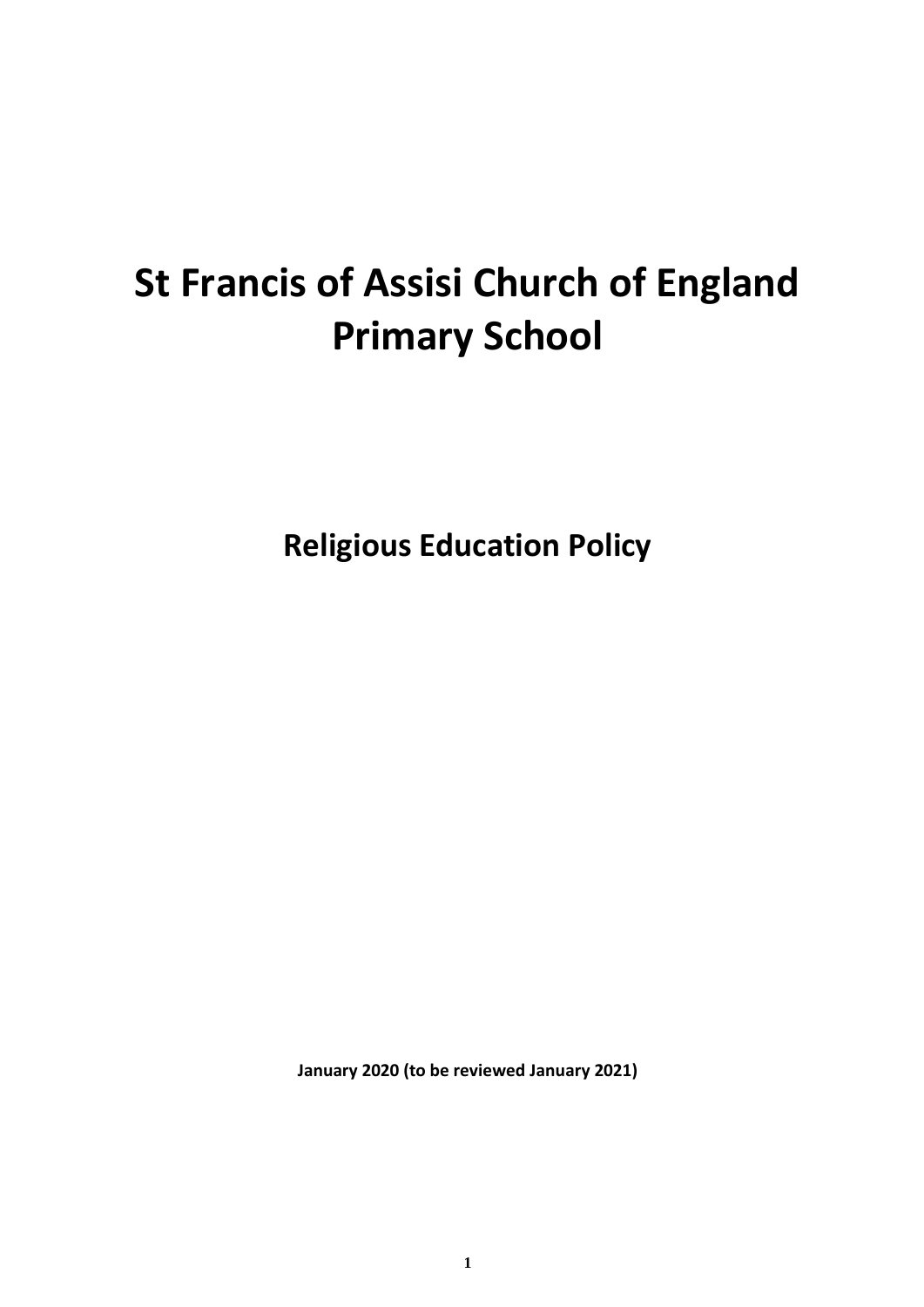This policy has been adopted by the Governors in consultation with the Head Teacher, RE subject leader and teaching staff. It was approved by governors in November 2019 and will be reviewed at least every three years. At St Francis of Assisi Church of England Primary School, we fully embrace the school's vision and aims. RE is an academic, non-confessional subject where we seek to ensure that pupils are able to meet the aims and purposes of the Diocesan Syllabus and Statement of Entitlement throughout their time at our school.

#### **Our School Vision**

"You are the light of the world. A town built on a hill cannot be hidden. Neither do people light a lamp and put it under a bowl. Instead they put it on its stand, and it gives light to everyone in the house. In the same way, let your light shine before others, that they may see your good deeds and glorify your Father in heaven." Matthew 5:14-16.

Our school vision has this Bible passage deeply rooted within. Children in our school will value everyone as unique individuals and celebrate the distinctive and diverse nature of our community and the wider world. They will aspire to greater heights and continue to flourish beyond our school community. They will use the powerful knowledge they have gained to grow into valuable citizens whilst demonstrating resilience, determination, adaptability and being shining lights to others. Our school is laying the foundations for pupils to flourish and 'live life in all its fullness' (John 10:10).

#### Our Aims focus on LIGHT as we, "**Live, love and learn together in the light of Christ**"

and link with the Church of England's national vision for 'Education for life in all its fullness'. We demonstrate this through:

**Love of all**

# **Ignite the light of Christ around all our children**

**God at the centre of everything we do**

# **Happiness**

# **Truth**

# **Introduction**

At St Francis of Assisi Church of England Primary School, pupils and their families can expect a high quality religious education (RE) curriculum that is rich and varied, enabling learners to acquire a thorough knowledge and understanding of a range of faiths and world views. We teach according to the *Diocese of York and Leeds RE Syllabus.* As a church school, the teaching of Christianity is at the heart of our RE curriculum. Through the Understanding Christianity resource, the use of an enquiry approach engages with significant theological concepts and the pupils' own understanding of the world as part of their wider religious literacy. Links with our school vision, and support for pupil's spiritual, moral, social and cultural (SMSC) development are intrinsic to our RE curriculum and have a significant impact on learners. We provide a wide range of opportunities for learners to understand and to make links between the beliefs, practices and value systems of the range of faiths and world views studied. This policy has been written taking into account the latest Statement for Entitlement guidance (2019) and the SIAMS Evaluation Schedule (2018).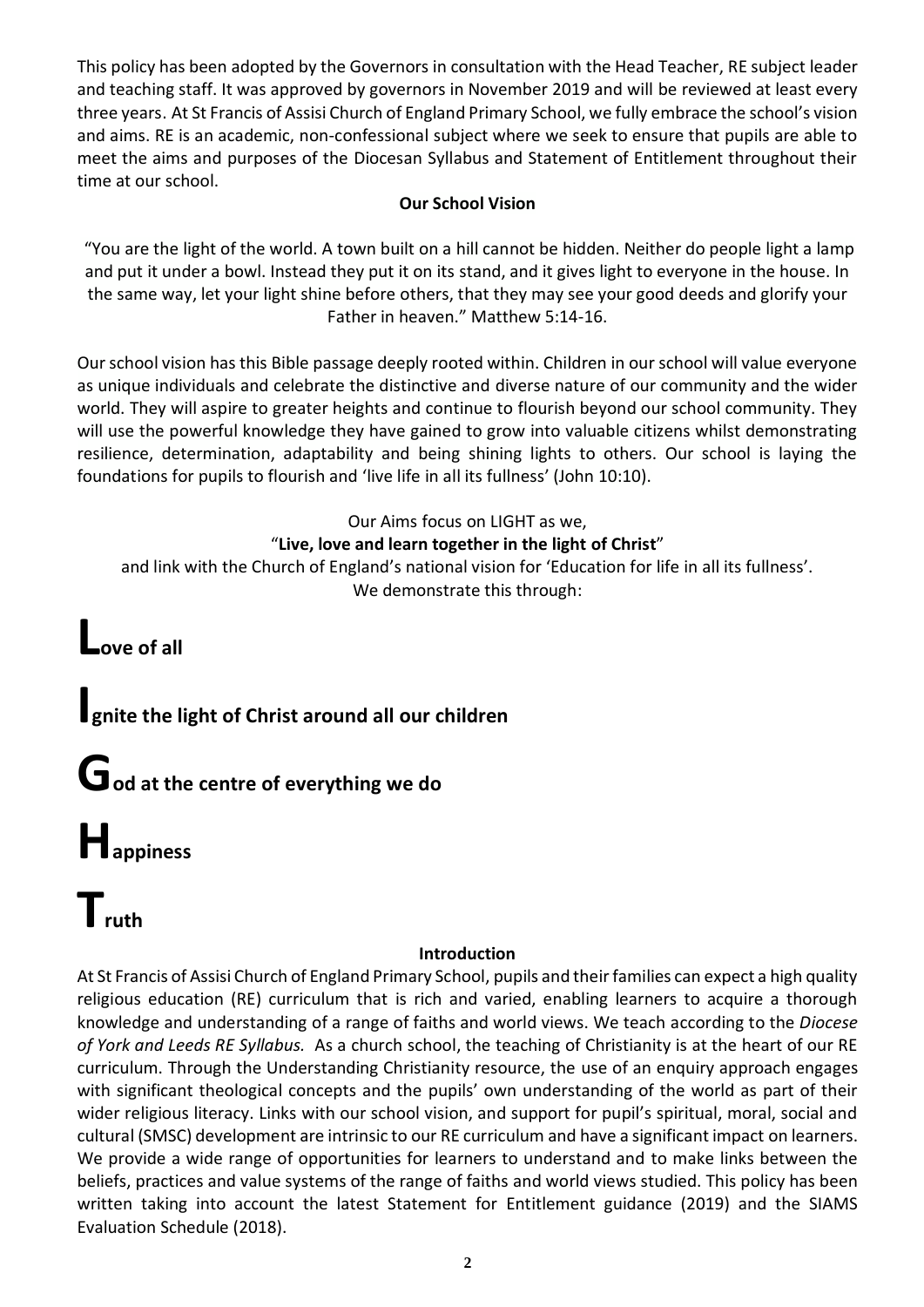# **RE in Church Schools – A Statement of Entitlement (Church of England - February 2019)**

"Religious education in a Church school should enable every child to flourish and to live life in all its fullness. (John 10:10). It will help educate for dignity and respect encouraging all to live well together:

*Such an approach is offered through a commitment to generous hospitality, being true to our underpinning faith, but with a deep respect for the integrity of other religious traditions (and worldviews) and for the religious freedom of each person.*

A high-quality sequential religious education (RE) programme is essential to meet the statutory requirement for all state funded schools, including academies and free schools, to teach a full curriculum that prepares pupils for the opportunities, responsibilities and experiences of life in modern Britain. Central to religious education in Church schools is the study of Christianity as a living and diverse faith, focused on the teaching of Jesus and the Church. There is a clear expectation that as inclusive communities, church schools provide sequenced learning about a range of religions and worldviews; fostering respect for others. In voluntary aided schools, RE must be taught in accordance with the trust deed: this document will help schools interpret that legal requirement.

In all Church schools religious education must be considered an academic subject. All pupils are entitled to religious education that is delivered in an objective, critical and pluralistic manner. Pupils are entitled to a balanced RE curriculum which enquires into religions and worldviews through theology, philosophy and the human and the social sciences. It should be a coherent curriculum that enables progress through ordered and sequential learning developing both knowledge and skills. There should be a clear curriculum vision and intent, a structure for implementation and provision and a process for evaluating impact."

#### **Aims and objectives (taken from the Leeds and York Diocesan Syllabus for Religious Education).**

The principal aim of RE is to enable pupils to hold balanced and informed conversations about religion and belief.

This principal aim incorporates the following aims of Religious Education in Church schools:

- To enable pupils to know about and understand Christianity as a living faith that influences the lives of people worldwide and as the religion that has most shaped British culture and heritage.
- To enable pupils to know and understand about other major world religions and non-religious worldviews, their impact on society, culture and the wider world, enabling pupils to express ideas and insights.
- To contribute to the development of pupils' own spiritual/philosophical convictions, exploring and enriching their own beliefs and values.

As stated in the Church of England Statement of Entitlement for Religious Education, our school aims for all pupils:

- To know about and understand Christianity as a diverse global living faith through the exploration of core beliefs using an approach that critically engages with biblical text.
- To gain knowledge and understanding of a range of religions and worldviews appreciating diversity, continuity and change within the religions and worldviews being studied.
- To engage with challenging questions of meaning and purpose raised by human existence and experience.
- To recognise the concept of religion and its continuing influence on Britain's cultural heritage and in the lives of individuals and societies in different times, cultures and places.
- To explore their own religious, spiritual and philosophical ways of living, believing and thinking.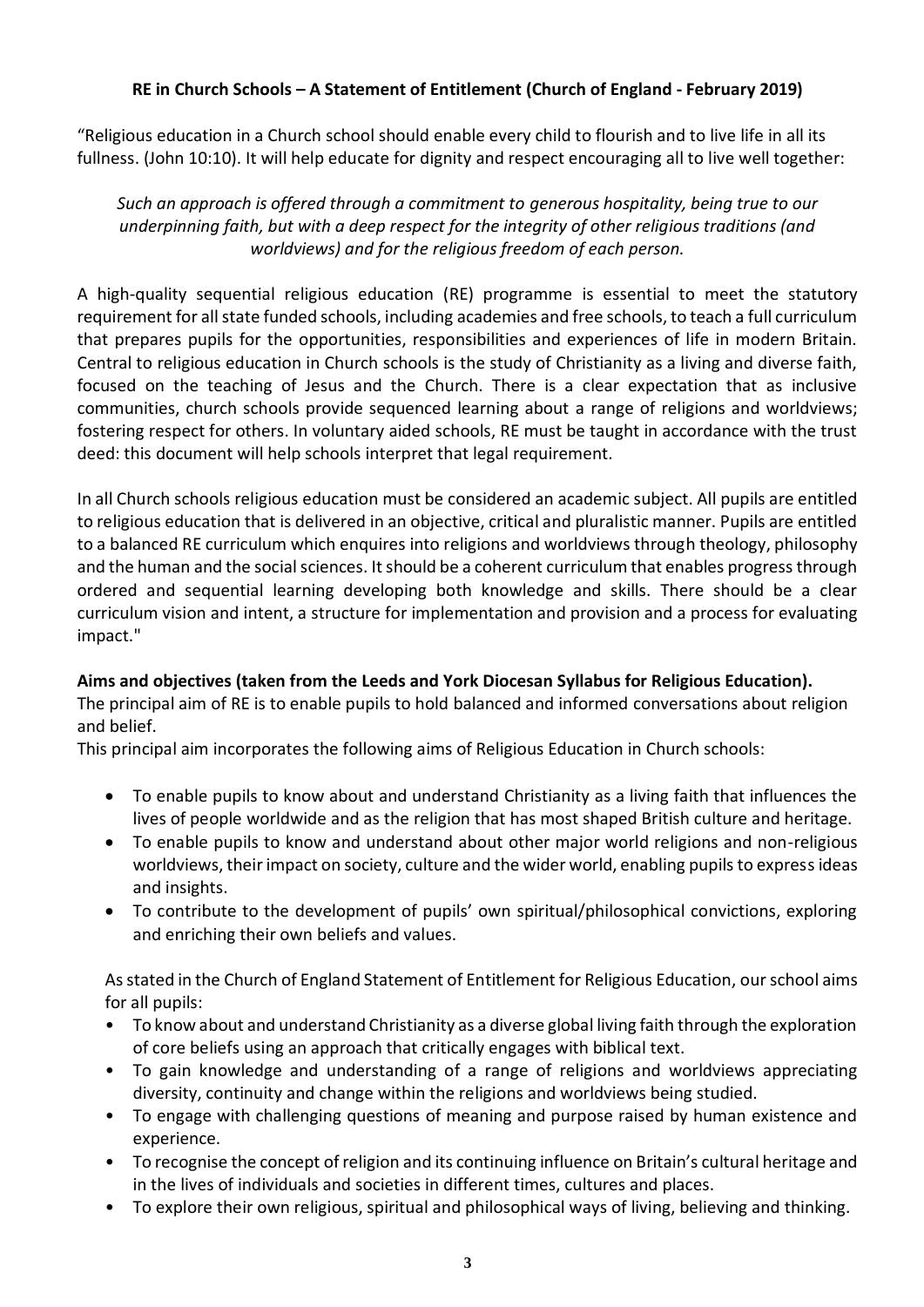#### **Curriculum for Religious Education**

RE is an academic subject that has a high profile in our school curriculum. It is a priority for senior leaders, who ensure that the teaching, learning and resourcing of RE is comparable with other curriculum subjects. This means that the RE curriculum:

- Is intrinsic to the outworking of our distinctive Christian vision in enabling all pupils to flourish. In addition, it contributes to British values and to pupils' spiritual, moral, social and cultural development.
- Is delivered in an objective, critical and pluralistic manner to engage and challenge all pupils through an exploration of core concepts and questions. Lessons provide meaningful and informed dialogue with a range of religions and worldviews.
- Reflects a good balance between the disciplines of theology, philosophy and human science, to enable pupils to develop their religious literacy\*.

*\*Religious Literacy: Helping children and young people hold balanced and well informed conversations about religion and belief. (Key Principles of a balanced curriculum in RE.)*

- Enables pupils to acquire a rich, deep knowledge and understanding of Christian belief and practice, including the ways in which it is unique and diverse, whilst engaging with biblical texts and theological ideas.
- Provides opportunities for pupils to understand the role of foundational texts, beliefs, rituals, and practices and how they help to form identity in a range of religions and worldviews.
- Supports the development of other curriculum areas and other general educational abilities such as literacy, empathy and the ability to express thoughts, feelings and personal beliefs.
- Encompasses the full range of abilities to ensure that all flourish academically, using a wide range of teaching and learning strategies which consider the task, outcome, resource, support and pupil grouping as appropriate to pupils' needs.
- Offers tasks that are age appropriate, challenging and sufficiently demanding to stimulate and engage all pupils, whilst extending the most able and providing support for those who need it.
- Ensures that all pupils' contributions are valued in RE as they draw on their own experiences and beliefs.

Appropriate to their age at the end of their education in Church schools, the expectation is that all pupils are religiously literate and as a minimum pupils are able to:

- Give a theologically informed and thoughtful account of Christianity as a living and diverse faith.
- Show an informed and respectful attitude to religions and non-religious worldviews in their search for God and meaning.
- Engage in meaningful and informed dialogue with those of other faiths and none.
- Reflect critically and responsibly on their own spiritual, philosophical and ethical convictions.

Pupils encounter core concepts in religions and beliefs in a coherent way, developing their understanding and their ability to hold balanced and informed conversations about religions and beliefs. The syllabus is underpinned by three core elements, which are woven together to provide breadth and balance within teaching and learning about religions and beliefs. These elements are:

- Making sense of beliefs
- Making connections
- Understanding the impact.

At St Francis of Assisi Church of England Primary School, Religious Education is taught in a thematic way with every opportunity used to relate the messages from the Bible to the everyday lives of the children. It is an integral part of all areas of the curriculum, linking SMSC, core Christian Values and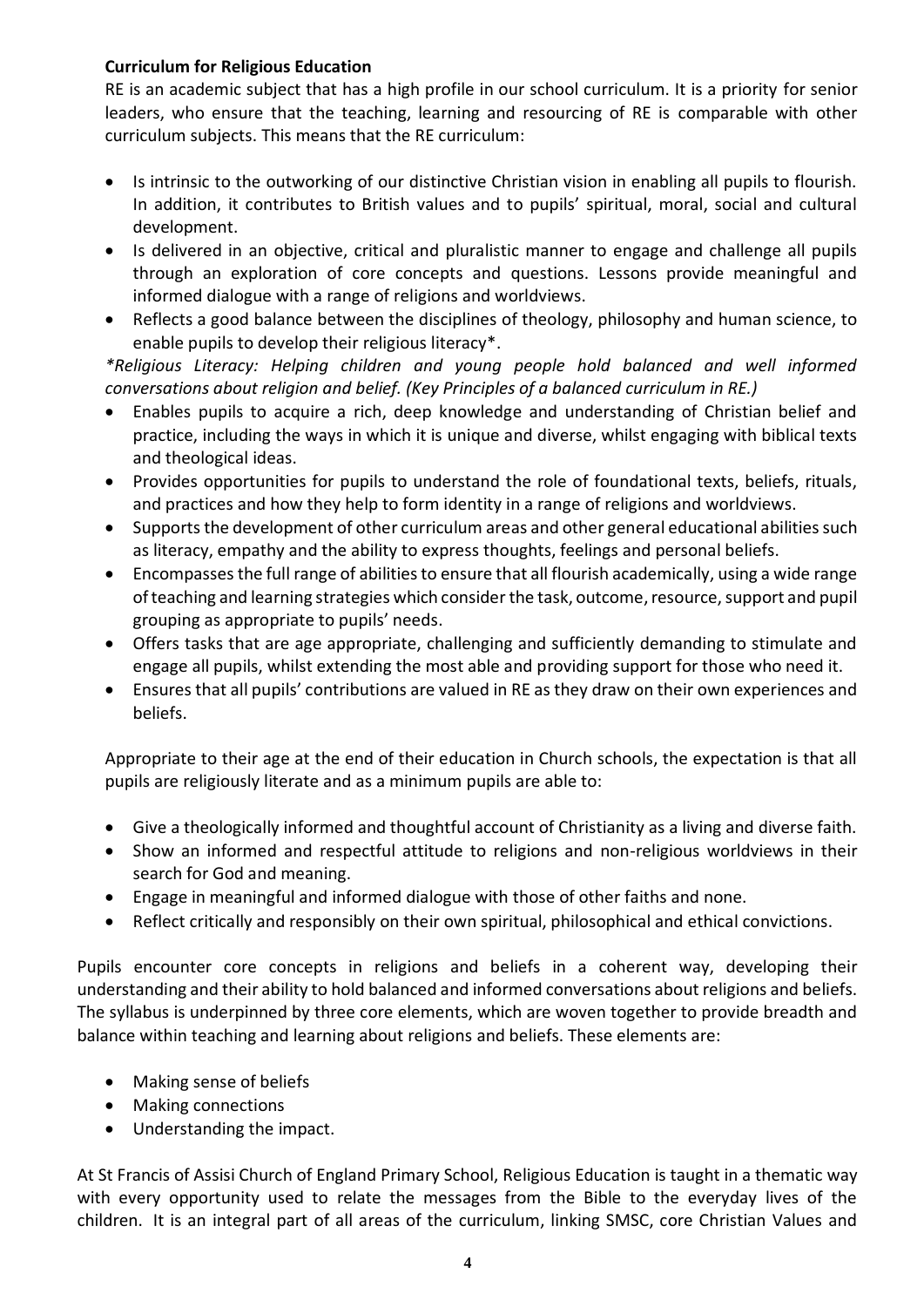fundamental British Values. Children learn about other faiths and are given opportunities throughout the curriculum to raise questions about faith and the various religions of the world. They have the opportunity to visit various places of worship, to experience different religions and cultures through visitors from the local community, and are involved on many occasions in worship with St Francis of Assisi Parish Church. Philosophy, theology and human/social science are all incorporated into the planning.

The school follows the Church of England's Statement of Entitlement and the Diocesan Syllabus' guidance for 'Requirements and Good Practice' and 'Context and Content' for Religious Education (see our curriculum information at the end of this document).

#### **Curriculum balance and time**

Christianity is the majority religion studied in each year group and at least 50% of curriculum time, meeting explicitly RE objectives, is committed to the delivery of RE. This is around 10% of teaching time each week. RE teaching is totally separate from requirements for collective worship.

#### **Teaching and Learning**

Religious Education is planned throughout the school using the Diocese of York and Leeds RE Syllabus Guidelines. A detailed scheme of work is available for teachers and other interested people at the end of this policy.

Themes are: EYFS themes emerging from the EYFS Framework KS1 - Christianity and Islam Lower KS2 - Christianity and Sikhism Upper KS2 - Christianity and Judaism

There is a clear overview of the areas taught each year. Each class teacher takes into account the differences in depth of spiritual understanding, religious knowledge and ability of their pupils. We cater for each child's needs through careful planning and assessment. Differentiation is evident through content, outcome, task and response.

The resource 'Understanding Christianity: Text Impact Connections' is used to support the key ideas and crucial inner meaning within the teaching and learning of Christianity. There are a range of resources saved in the staff shared area for staff to use as well as the Big Frieze which depicts an illustration of the eight core concepts at the heart of Christianity. For more information regarding the aims and purpose of Understanding Christianity, please contact the school.

We recognise the importance of teaching RE in a creative, knowledge-rich, broad and balanced way. Learning activities provide fully for the needs of all pupils, so that they develop a wide range of skills including enquiry, analysis, interpretation, evaluation and reflection. They provide opportunities to engage in meaningful and informed dialogue with those of all religions and worldviews. RE lessons provide a safe space to explore their own religious, spiritual and/or philosophical ways of seeing, living and thinking, believing and belonging.

Pupils experience opportunities to learn and express themselves through an enquiry based style of learning by:

- Posing and discussing 'big' and challenging questions
- Reading and critically analysing texts.
- Interpreting information from different sources.
- Researching information for themselves in libraries and on computers.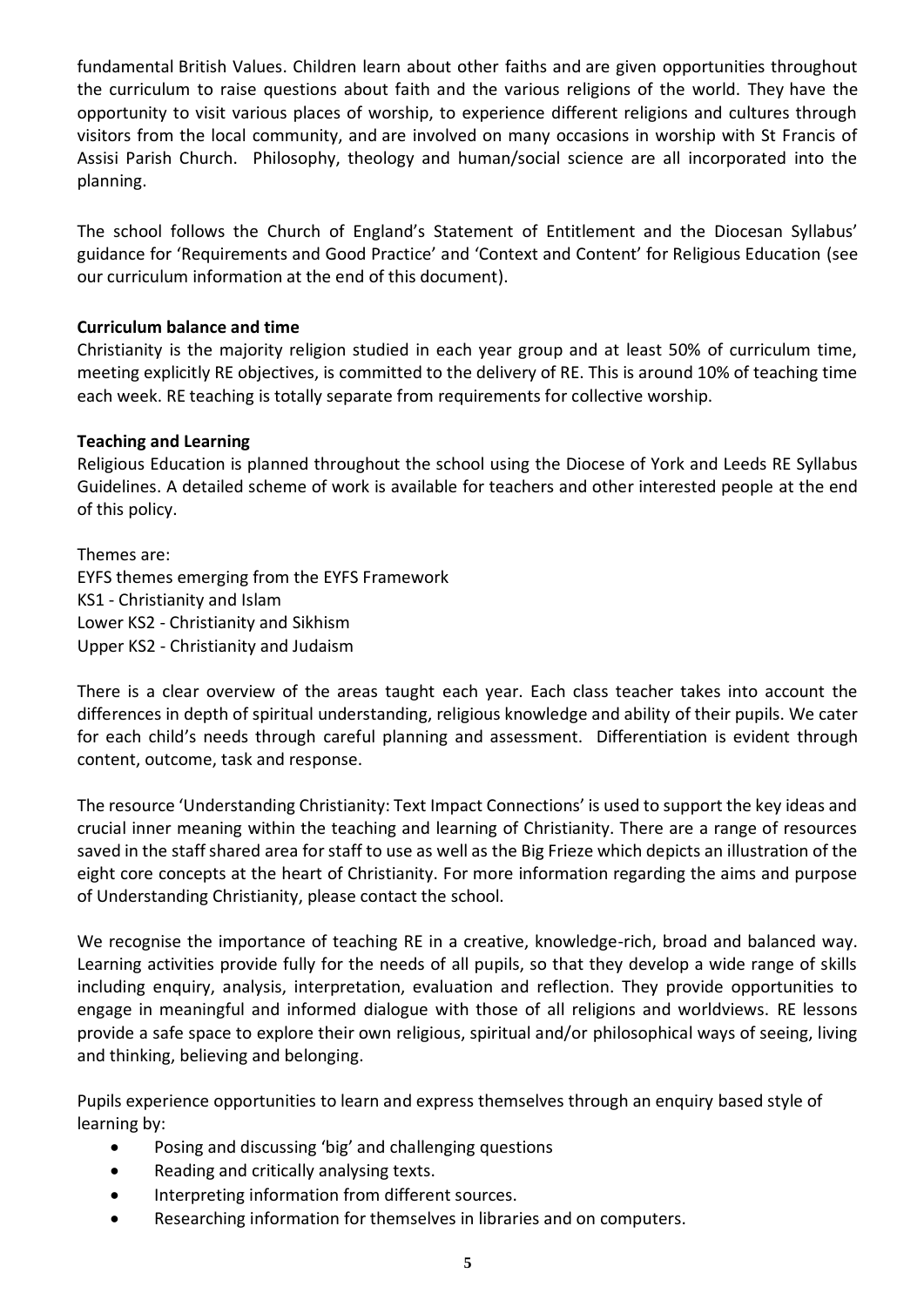- Listening to and discussing with the teacher and other pupils.
- Engaging in pair and group work.
- Exploring a range of media such as artefacts, pictures, photographs, music and drama.
- Experiencing visits and visitors.
- Taking part in outdoor learning.
- Taking time for reflection.

Teaching in RE challenges stereotypes, misinformation and misconceptions about race, gender and religion. Lessons seek to present religions and world views in all their richness and diversity in terms of beliefs, traditions, customs and lifestyle in a sensitive and accurate way in order to encourage a positive attitude towards diversity. Questions, views, and opinions are treated with sensitivity and respect. Teaching enables pupils to gain something of personal value from their study of religious belief and practice, for example, the way that they might apply insights gained from religious stories to their own lives.

Religious Education artefacts and information are stored in the central Resource area. They are organised into separate religions that are constantly being updated and built up into a bank of useful and interesting articles. There is a collection of interactive resources and teaching support books, artefacts, posters, and books that assist in the teaching of Religious Education throughout the school.

#### **Inclusion, Equal Opportunities and Matching Work to Pupils' Needs**

All children regardless of ability, ethnicity or gender, will be given equal opportunity to access all aspects of the Religious Education curriculum. Any child experiencing difficulty in accessing parts of the curriculum, will be supported with time, materials and equipment to access the activity at their own level where this is practically possible. Provision is made for children with SEND by providing a variety of relevant materials and opportunities for work to be differentiated by outcome.

Our whole school policy regarding pupils with special needs and differentiation, applies to RE. Teachers are alert to the fact that some children have special and deep experience of a religion through family practice. This of course may not relate to their general educational ability.

#### **Spiritual, Moral, Social and Cultural Development**

For Religious Education to contribute to the spiritual development of pupils at St Francis of Assisi Church of England Primary School, we aim, as a staff, to celebrate all that is positive about the school, church, community and the environment. We give pupils the opportunity to explore what is meaningful, to ensure that experiences are relevant to the age, aptitude and background of the children, to welcome appropriate responses and to provide a safe and caring environment where children can flourish and develop into responsible human beings.

#### **Cross-Curricular Links**

Cross curricular work is encouraged, in line with whole school policy on teaching and learning. Religious education supports the development of general educational abilities such as literacy, empathy and the ability to express thoughts, feelings and personal beliefs. RE also makes a major contribution to pupils' SMSC development. It addresses issues which arise in a range of subjects, such as English, art, drama and history, geography, computing, music as well as personal, social and emotional education and citizenship. Religious Education is used as a link that gives scope for development, in addition to being taught as an individual subject within the curriculum. When cross-curricular links are used, RE objectives are explicit. RE is a springboard that can present meaningful ideas and concepts as a starting point for many areas of the curriculum. The school also has themed days or weeks to enhance and extend Religious Education.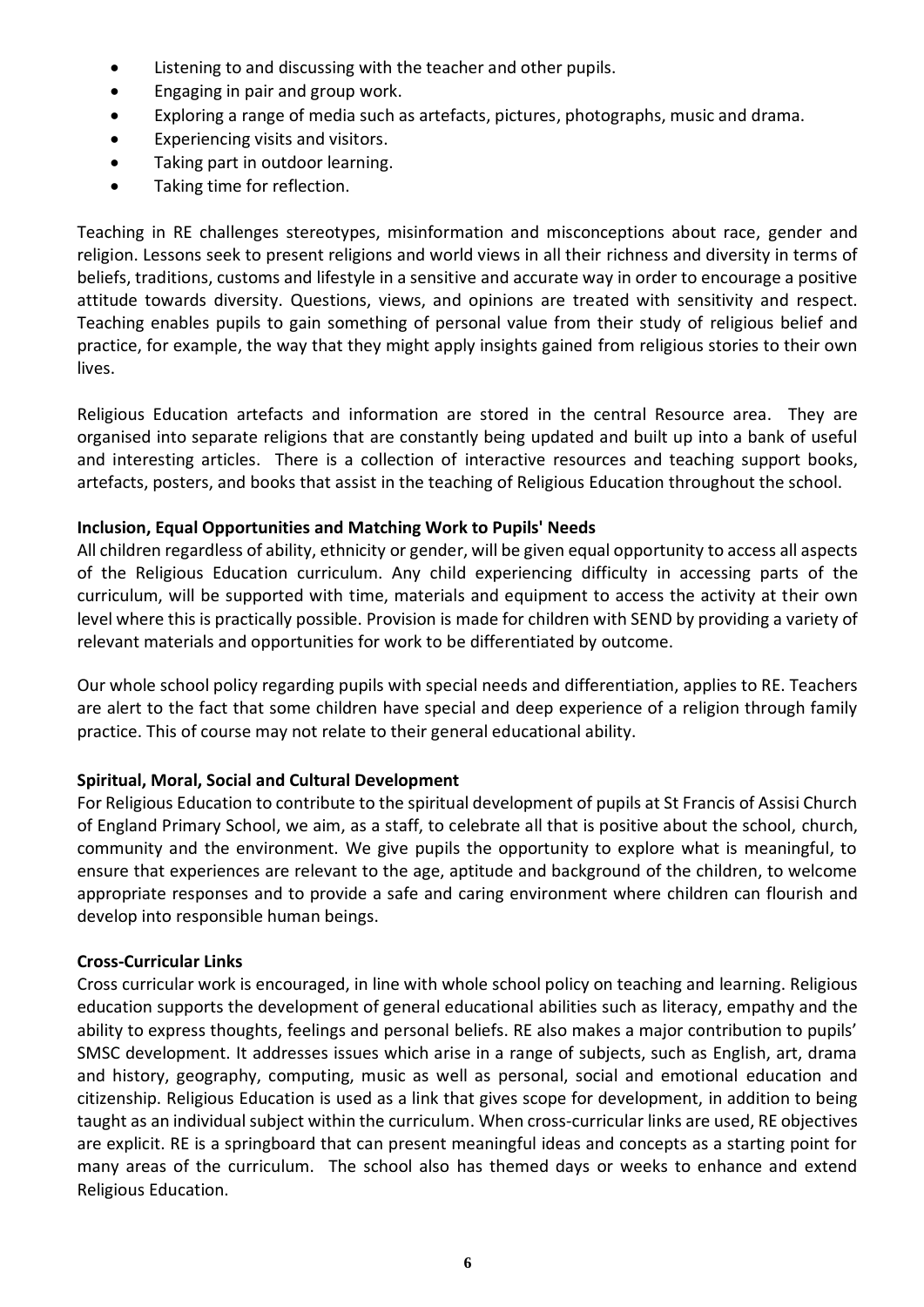# **Teaching and Learning Styles**

Children are encouraged to take an active role in the learning process. As with every curriculum area, they will be encouraged to take part in class discussions, listen to the views of others and give opinions when appropriate. Opportunities for creativity, spirituality and reflection are built into sessions to allow children to explore their own ideas of faith and religion.

### **Visits and visitors**

We are able to visit places of worship in the immediate vicinity of our local community where faith leaders and other members of the community are willing to meet with children and be involved in the teaching of RE. We aim to use this valuable resource for all classes. All pupils have the opportunity to visit a place of worship and participate in the visit of a representative to their RE class. Children will have the opportunity to make a range of visits during their time at our school*.*

# **The Role of the Subject Leader in Religious Education (in liaison with the Head Teacher and Leadership Team including Governors)**

#### **Policy and Knowledge Development:**

- Ensure that all pupils receive their legal entitlement of religious education.
- Ensure RE provision reflects the Church of England Statement of Entitlement.
- Decide which religions are to be included at which key stage
- Produce and regularly review a subject policy to ensure that it remains up to date.
- Ensure all teachers know what should be taught in religious education, what resources are available, and what standards of attainment are expected at the end of each Key Stage.
- Ensure that the whole school plan and schemes of work cater for progression and are in line with the Diocesan Syllabus Guidelines
- Ensure there are rigorous assessment systems in place to enable teachers and pupils to gauge progress and attainment in RE.
- Ensure that all pupils receive their legal entitlement of religious education
- Devise appropriate procedures for planning, assessment, recording and reporting pupils' work in line with whole school policy
- Ensure all school policies are promoted in RE
- Promote RE and displays of pupils' work in RE
- Audit available resources, buy new ones and deploy appropriately
- Keep up-to-date with local and national developments.

#### **Monitoring**

- Monitor and review the implementation of policy and units of work
- Monitor the quality and effectiveness of teaching and learning in RE and pupils' progress and standards.
- Monitor, analyse and question RE assessments carried out by staff.
- Liaise with the HT and Governors to feedback on the monitoring and impact of RE across the school.
- Identify trends, make comparisons and know about different groups
- Monitor planning, checking for clarity of outcomes and aspects of differentiation
- Provide observation feedback and report on findings
- Sample pupil's work
- Evaluate outcomes for pupils in RE for progress and attainment
- Prepare statements about RE for parents and governors, as required
- Ensure parents and children are involved in the process.

#### **Supporting and Advising**

• Prepare a subject action plan, including short and long term targets which builds on existing practice and strives for continuous improvement;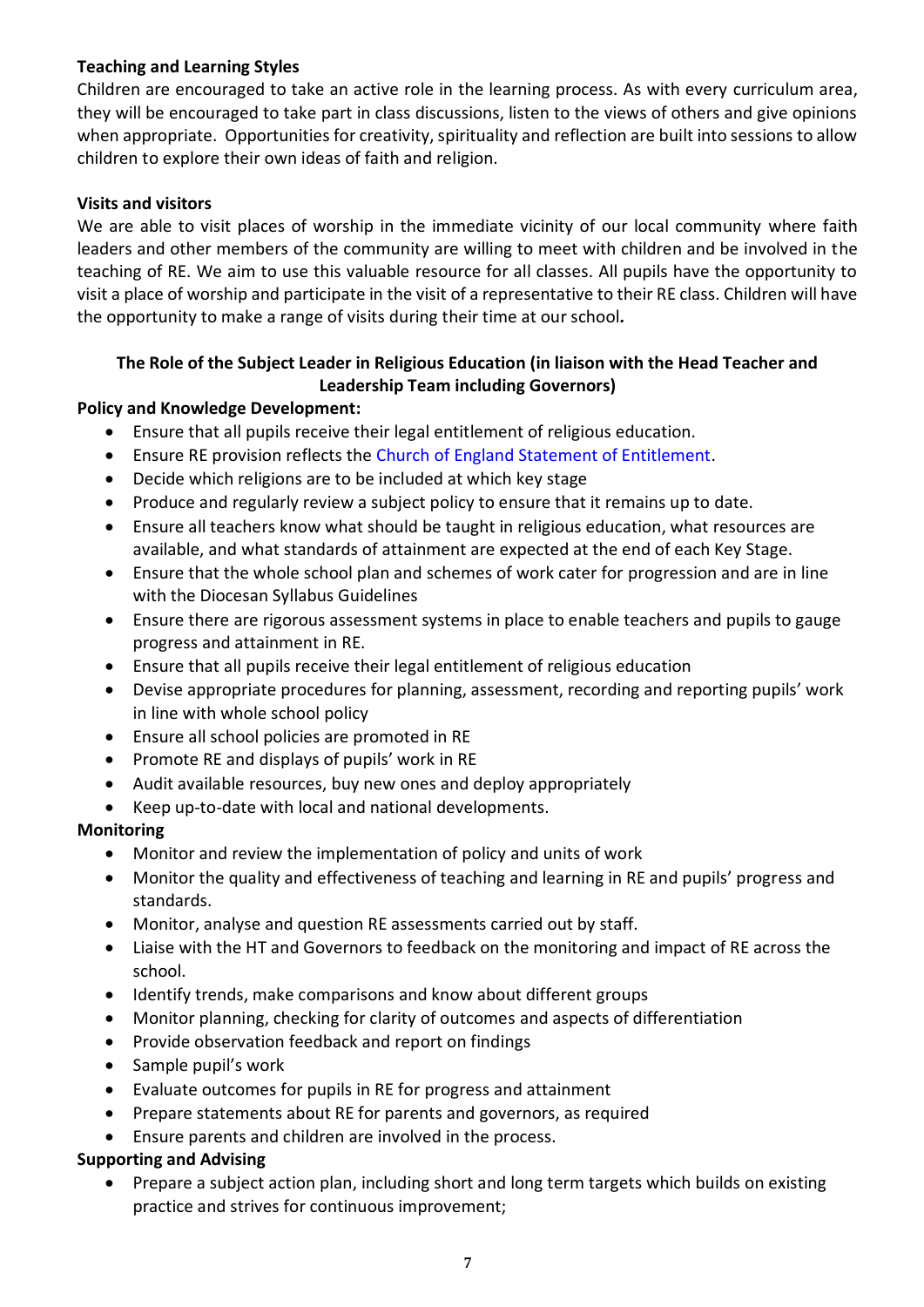- Lead curriculum development and ensure staff development through courses, in-school meetings and training
- Keep up-to-date with new developments and resources
- Support colleagues by sharing new ideas and pedagogy, to help develop their subject confidence and expertise through CPD opportunities and support sessions.
- Seek opportunities to share effective practice locally and regionally and engage in professional development for themselves and other staff members.
- Oversee the RE budget and monitor RE resources to ensure they are kept and stored respectfully and replaced where necessary.
- Ensure there is a school protocol, that covers safeguarding procedures and a suitability process, for when visitors are invited into RE lessons.
- Liaise with the Diocesan School Improvement Advisor
- Work alongside colleagues to demonstrate good practice

# **Assessment, Recording and Reporting**

Assessment in religious education:

- Involves identifying suitable opportunities in schemes of work such as Understanding Christianity.
- Is directly related to the expectations of the Diocese of York and Leeds RE syllabus.
- Seeks to identify development in the different areas of learning in the subject and not only in the acquisition of factual knowledge.
- Recognises the range of skills and attitudes which the subject seeks to develop.
- Employs well defined criteria for marking and assessment which identify progress and achievement as well as effort, following the school's marking policy.
- Includes pupil self-assessment.
- Enables effective tracking of pupil progress to identify areas for development in pupil's knowledge and understanding, as well as whole school areas for development.
- Enables effective reporting to parents.

Assessment outcomes are stated for end of Early Years, Key Stage 1, Lower Key Stage 2 and Upper Key Stage 2 and have been produced through the Diocesan Syllabus. Learning outcomes are clearly stated on year group planning for the three core elements and are reflected in the marking of work and AfL (Assessment for Learning) comments on planning to inform future planning. In addition, the school has an electronic assessment system to record whether pupils are Emerging, Developing, Secure or working at Greater Depth at each year group in line with the topics covered and the assessment outcomes.

Parents are informed of their child's progress in Religious Education through written reports and are also given the opportunity to discuss this curriculum area during parent consultations. The school has a SIAMS inspection every five years and this makes a judgement on RE within the school inspection and report.

# **Monitoring, Evaluation and Review**

We intend that this policy should operate for the next three years, and then be fully reviewed by all staff and governors. To ensure that our RE policy is in practice, and to help teachers keep track of their own work and needs for support or training, all staff are asked to share a copy of the planning for RE with the subject leader each term. The subject leader's role includes monitoring and evaluation of this policy in practice. We maintain a 'self-evaluation' of our RE work in preparation for any scrutiny.

# **Self-Evaluation**

The subject leader for RE and Head Teacher will assess and review the subject's strengths and areas for development. This will be in line with SIAMS and OFSTED guidance about self-evaluation and review.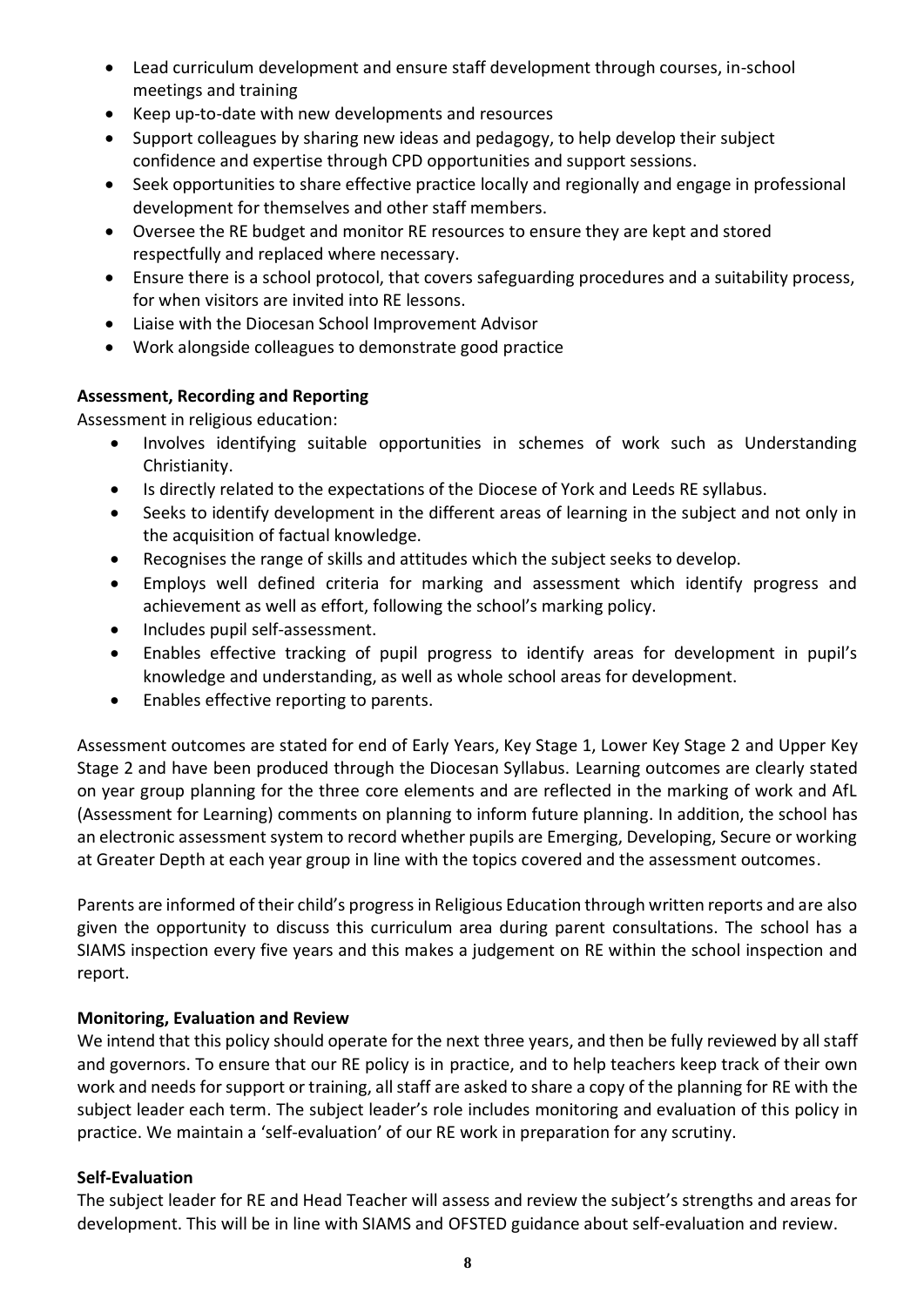#### **Staff training and CPD**

All staff have access to RE CPD in line with the subject leader's identified areas for development. This is either 'in house' or through diocesan support. The RE subject leader also attends local network meetings.

#### **Legal Requirements**

Religious Education must be provided for all registered pupils in full time education except those withdrawn at their parents' request *(DfE Circular 1 / 94, paragraphs 44 & 49, and Non-Statutory Guidance 2010 page 28).* The law relating to Religious Education for pupils who are not yet in key stage 1 is different from that relating to subjects of the National Curriculum. As Religious Education must be taught to 'all registered pupils at the school', it includes pupils in reception classes, but not those in nursery classes or play groups.

We note the Human Right of parents to withdraw their children from RE. The school must comply with any request from a parent to withdraw their child and parents are not required to give their reasons for wanting to do so. However, in view of the importance placed on RE as a core subject in a church school, we would hope that all children admitted will participate fully in RE. We aim to provide an open curriculum which can be taught to all pupils, by all staff. Teachers are asked to refer to the head teacher, any questions from parents about withdrawals. We that anyone wishing to withdraw their child would discuss this with the head teacher before making this decision. Requests for full or partial withdrawal from RE should be made in writing to the head teacher and a record kept of them.

# **R.E. Curriculum (from September 2018)**

#### **Early Years Curriculum**

| Reception |                                                                         |
|-----------|-------------------------------------------------------------------------|
| Autumn    | Being special: where do we belong? - P21 of York Syllabus               |
|           | Why do Christians perform nativity plays at Christmas? UC - Incarnation |
| Spring    | Which stories are special and why? - P23 of York Syllabus               |
|           | Why do Christians put a cross in an Easter garden? UC - Salvation       |
| Summer    | Which places are special and why? - P22 of York Syllabus                |
|           | Why is the word God so important to Christians? UC - God                |

#### **Key Stage 1 Curriculum**

| Year 1 |                                                                              |                                                  |
|--------|------------------------------------------------------------------------------|--------------------------------------------------|
| Autumn | What do Christians believe God is like? (4-6                                 | What does Christmas mean to Christians? (4-6     |
|        | hours) UC - God                                                              | hrs) UC - Incarnation                            |
| Spring | What is the 'good news' Christians believe                                   | What does Easter mean to Christians? (4-6        |
|        | Jesus brings? (6-8 hrs) UC - Gospel                                          | hrs) UC - Salvation                              |
| Summer | Who is a Muslim and what do they believe? (12 hrs) - P29-30 of York Syllabus |                                                  |
| Year 2 |                                                                              |                                                  |
| Autumn | Who am I? What does it mean to belong?                                       | What does Christmas mean to Christians? (4-6     |
|        | (6 hrs) - P31-32 of York Syllabus                                            | hrs) UC - Incarnation (Digging Deeper)           |
|        | (comparing beliefs and practices                                             |                                                  |
|        | between different faiths and beliefs)                                        |                                                  |
| Spring | Who do Christians say made the world?                                        | What does Easter mean to Christians? (4-6 hrs)   |
|        | (6-8 hrs) UC - Creation                                                      | UC - Salvation (Digging Deeper)                  |
| Summer | What makes some places sacred to                                             | How should we care for the world and for         |
|        | believers? (8-10 hrs) P33-34 of York                                         | others, and why does it matter? (6-8 hrs) P35-36 |
|        | Syllabus (comparing beliefs and practices                                    | of York Syllabus (comparing beliefs and          |
|        | between different faiths and beliefs)                                        | practices between different faiths and beliefs)  |